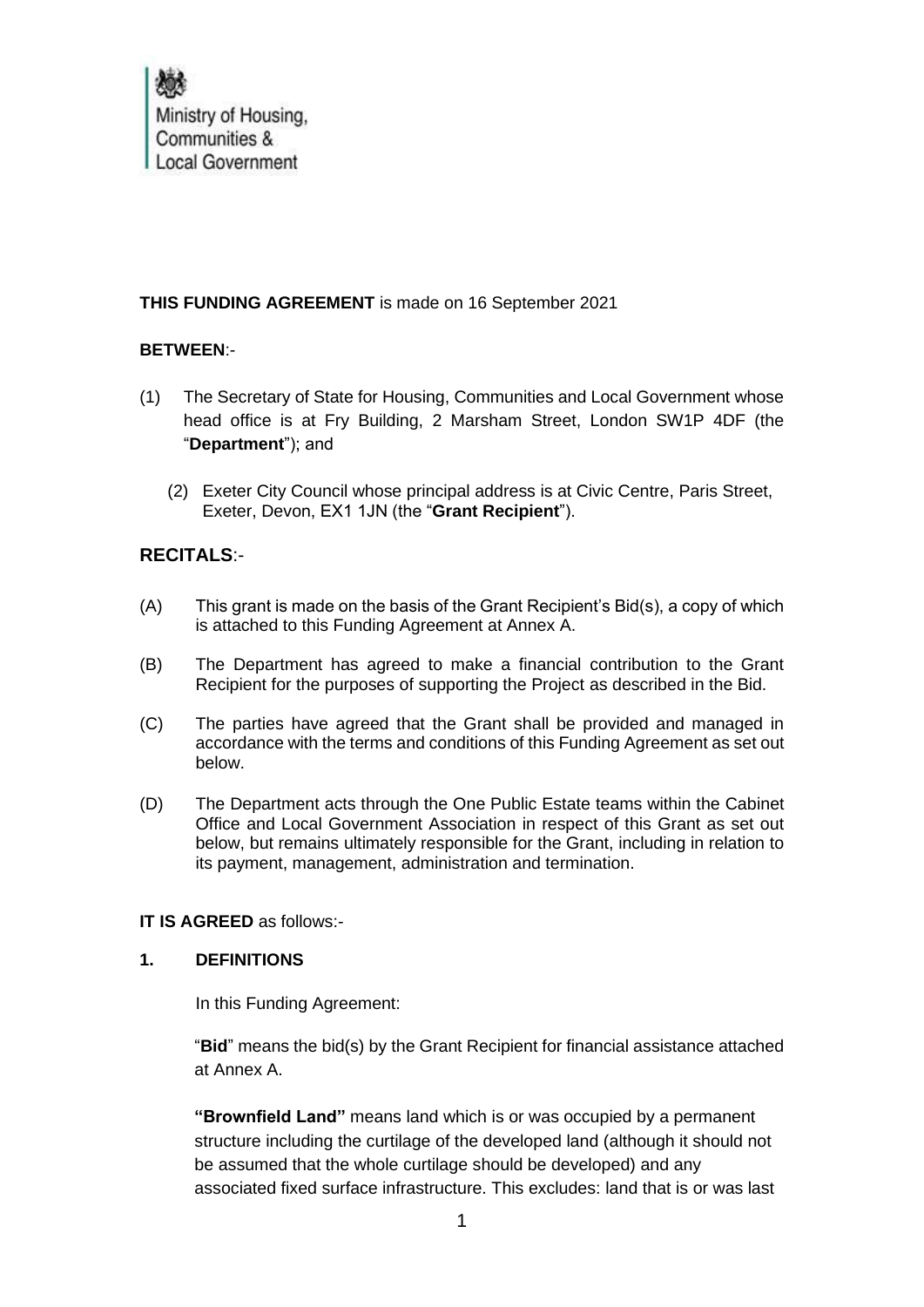occupied by agricultural or forestry buildings: land that has been developed for minerals extraction or waste disposal by landfill, where provision for restoration has been made through development management procedures; land in built-up areas such as residential gardens, parks, recreation grounds and allotments; and land that was previously developed but where remains of the permanent structure or fixed surface structure have blended into the landscape.

**Eligible Expenditure**" means payments by the Grant Recipient during the Funding Period as defined in clause 5.

"**Fixed Assets**" means property, plant and equipment owned by the Grant Recipient.

"**Funding Agreement**" means this agreement, Schedule and Annexes.

"**Funding Period**" means the period set out in the Schedule.

"**Grant**" means the sum to be paid to the Grant Recipient in accordance with clause 3.

**"Land Release"** means:

- (a) The execution of an unconditional contract, development agreement or building license with a private sector partner or a freehold or leasehold transfer (whichever is sooner) in respect of Project Land;
- (a) The transfer of Project Land to a development vehicle owned, or partly owned, by the Grant Recipient; or
- (b) (if (a) and (b) above have not occurred) The point at which development of Project Land begins on site ; or
- (c) (in the case of Self and Custom Build) the exchange of contracts on the first plot of Project Land;

on or before the Project Longstop Date.

"**One Public Estate**" means the One Public Estate programme – a partnership between the Department, Cabinet Office and the Local Government Association – which manages the Brownfield Land Release Fund on behalf of the Department.

"**Project**" means the project as described in the Bid.

"**Project Longstop Date**" means 31 March 2024.

"**Project Targets**" means the objectives, activities or targets described in the Bid.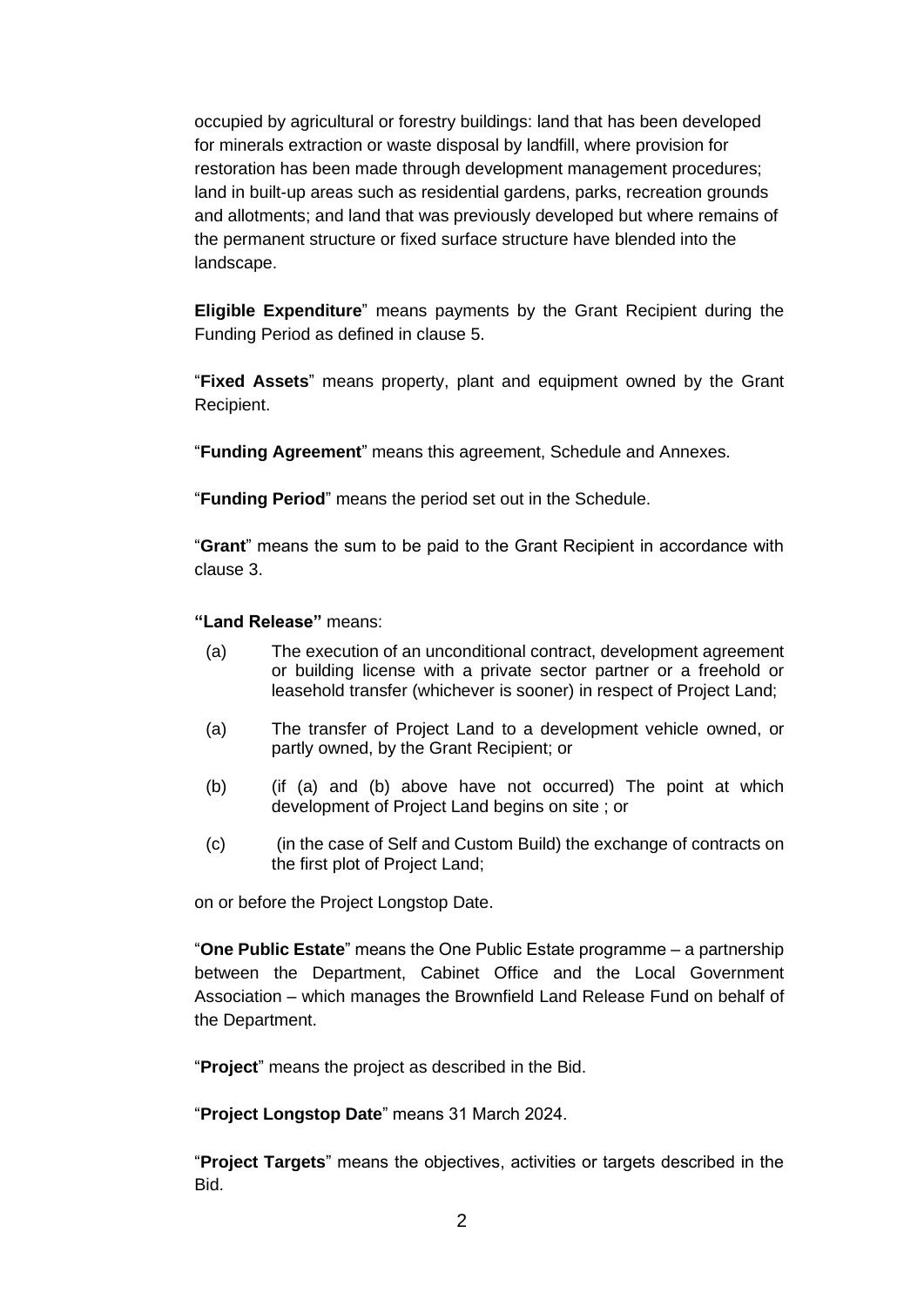**"Project Land"** means land or buildings which are improved as a planned step in the implementation of the Project;

**"Self and Custom Build"** means, the building or completion by: individuals; associations of individuals; or persons working with or for individuals or associations of individuals, of houses to be occupied as homes by those individuals. It does not include the building of a house on a plot acquired from a person who builds the house wholly or mainly to plans or specifications decided or offered by that person".

"**Terms and Conditions**" mean the terms and conditions of the Grant, as set out in this Funding Agreement. For the avoidance of doubt, this includes the Special Conditions set out in the Schedule to this Funding Agreement.

# **2. INTERPRETATION**

In this Funding Agreement:

- a) references to an Annex, Schedule, clause or sub-clause shall mean an Annex, Schedule, clause or sub-clause of this Funding Agreement so numbered;
- b) headings in this Funding Agreement shall not affect its interpretation;
- c) reference to 'this Funding Agreement' includes any variations made from time to time pursuant to these Terms and Conditions; and
- d) reference to any statute or legislation shall include any statutory extension or modification, amendment or re-enactment of such statutes and include all instruments, orders, bye-laws and regulations for the time being made, issued or given thereunder or deriving validity therefrom, and all other legislation of the European Union that is directly applicable to the United Kingdom, including but not limited to retained direct EU legislation as defined within section 20(1) European Union Withdrawal Act 2018.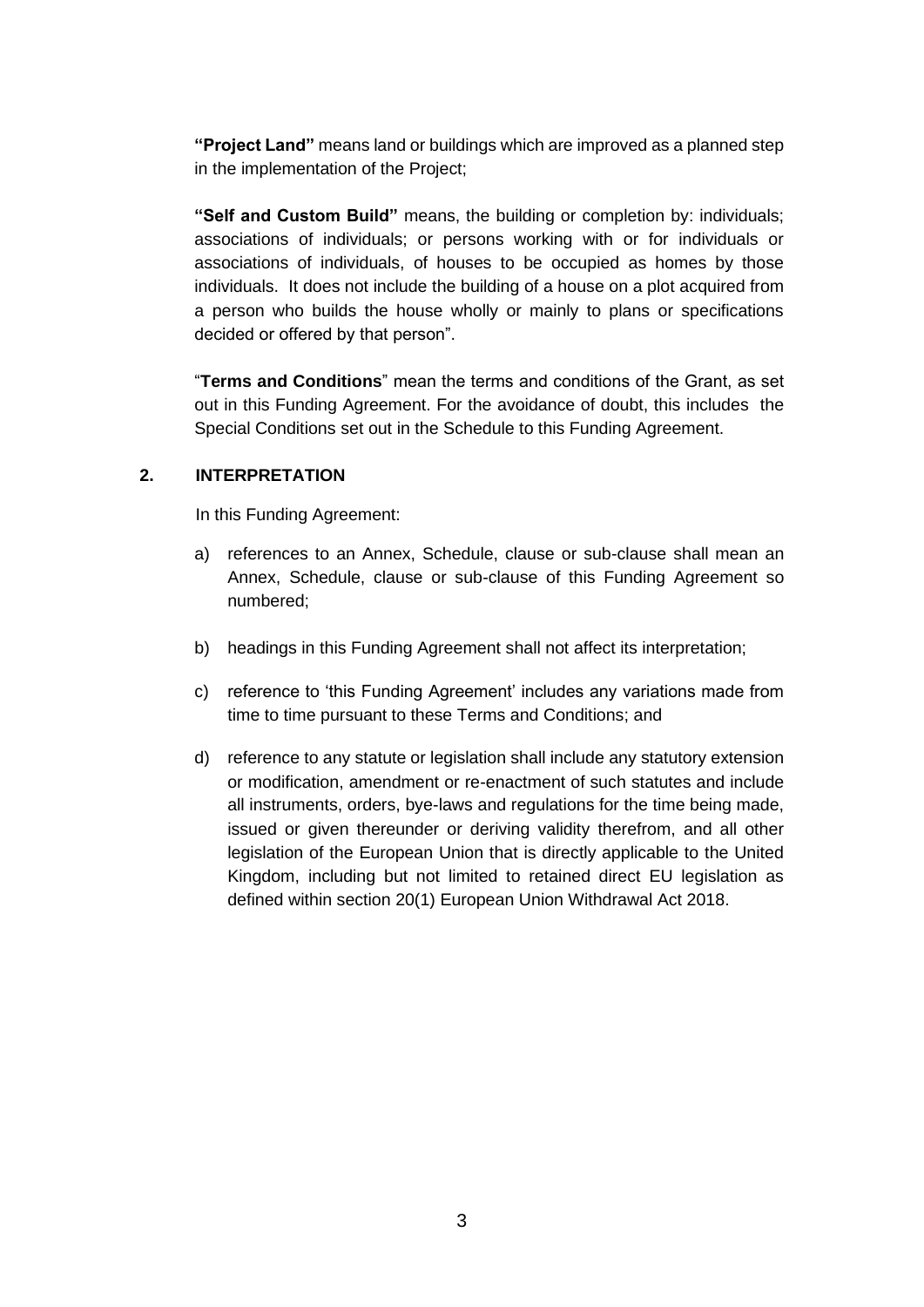# **3. GRANT**

- 3.1 Payment of the Grant is subject to the Grant Recipient complying with these Terms and Conditions and to such further conditions and requirements that the Secretary of State may from time to time specify in writing.
- 3.2 The Secretary of State agrees to pay the Grant to the Grant Recipient as a contribution towards Eligible Expenditure incurred by the Grant Recipient in the delivery of the Project.
- 3.3 The Grant shall not be used for any other purpose without the prior written consent of the Department.
- 3.4 The Grant must be spent or committed within the Funding Period**.**
- 3.5 Details of the programme, powers under which the Grant is paid and Treasury consent (if needed) are listed in the Schedule.

# **4. PAYMENT OF GRANT**

- 4.1 Subject to clause 9, the Department shall pay the Grant to the Grant Recipient in accordance with the payment arrangements listed in the Schedule.
- 4.2 The Grant Recipient shall promptly repay to the Department any money incorrectly paid to it either as a result of administrative error or otherwise.

#### **5. ELIGIBLE EXPENDITURE**

- 5.1 Subject to clause 5.2, Eligible Expenditure consists of payments by the Grant Recipient during the Funding Period for the purposes of delivering the Project. Eligible Expenditure is net of VAT recoverable by the Grant Recipient from HM Revenue & Customs, and gross of irrecoverable VAT.
- 5.2 The following costs are not Eligible Expenditure:
	- a) payments for activities of a political or exclusively religious nature;
	- b) payments that support activity intended to influence or attempt to influence Parliament, Government or political parties, or attempting to influence the awarding or renewal of contracts and grants, or attempting to influence legislative or regulatory action;
	- c) payments for goods or services that the Grant Recipient has a statutory duty to provide;
	- d) payments reimbursed or to be reimbursed by other public or private sector grants;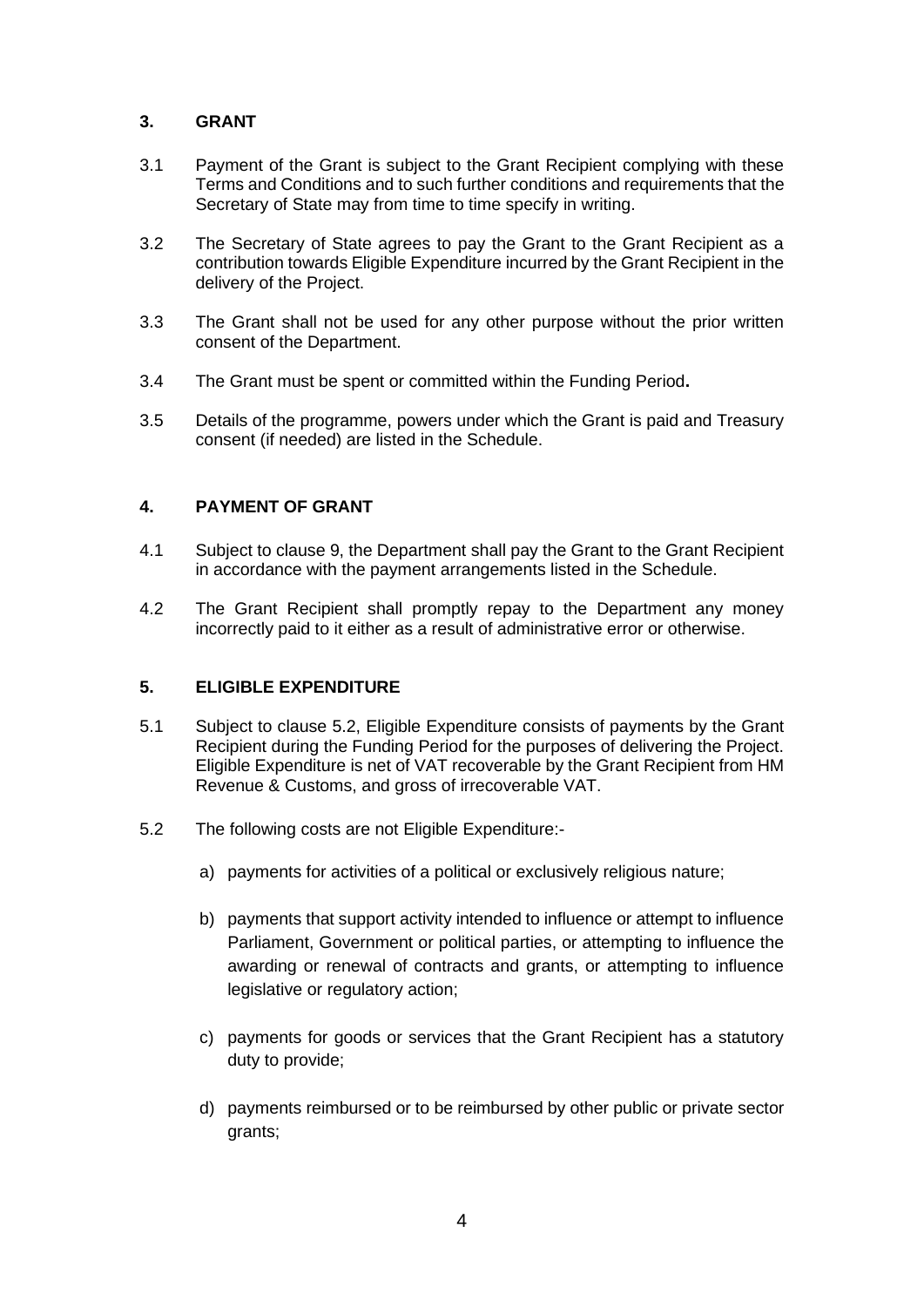- e) contributions in kind (a contribution in goods or services as opposed to money);
- f) depreciation, amortisation or impairment of Fixed Assets owned by the Grant Recipient;
- g) interest payments (including service charge payments for finance leases);
- h) gifts to individuals, other than promotional items with a value no more than £10 a year to any one individual;
- i) entertaining payments (entertaining for this purpose means anything that would be a taxable benefit to the person being entertained, according to current UK tax regulations);
- j) statutory fines, criminal fines or penalties;
- k) liabilities incurred before the issue of this Funding Agreement unless agreed in writing by the Department;
- l) revenue costs (e.g. staffing costs)

# **6. PROGRESS REPORTING**

- 6.1 The Grant Recipient must be in regular communication with One Public Estate regarding progress of the Project as set out in the Schedule.
- 6.2 If the Grant Recipient is experiencing any financial, administrative, managerial etc. difficulties that may hinder or prevent the completion of the Project, the Grant Recipient must inform One Public Estate as soon as possible.

#### **7. CHANGES TO THE PROJECT**

7.1 Any changes to the Project must be agreed in writing by way of Variation Request (Annex B) with the Department before implementation.

#### . **8. GRANT RECIPIENT OBLIGATIONS**

8.1 The Grant Recipient must comply with the reporting requirements set out in the Schedule.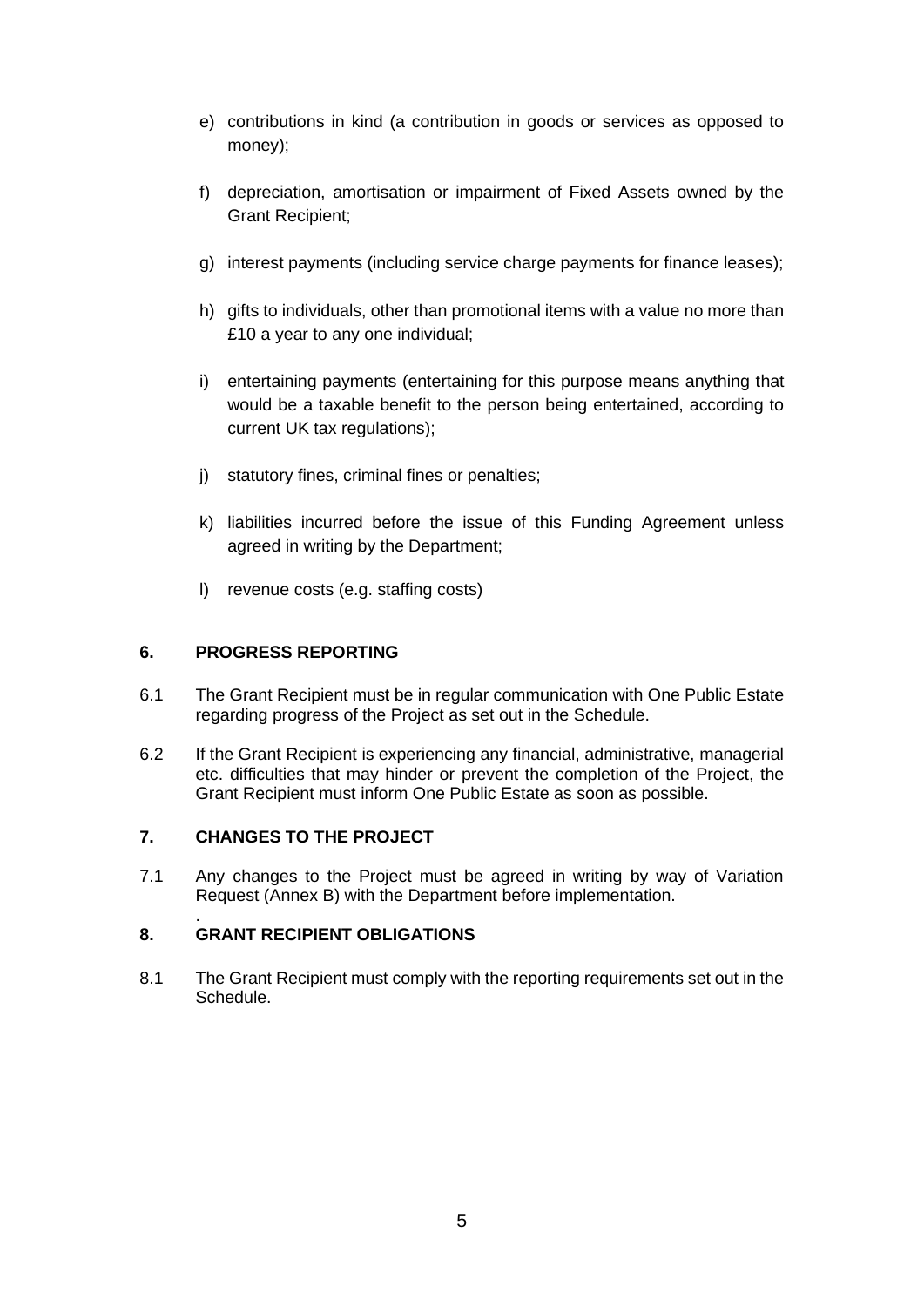#### **9. EVENTS OF DEFAULT AND RIGHTS RESERVED FOR BREACH OF THE FUNDING AGREEMENT**

- 9.1 If the Grant Recipient fails to comply with any of these Terms and Conditions, or if any of the events mentioned in clause 9.3 occur, the Department may reduce, suspend, or terminate payments of Grant, or require any part or all of the Grant to be repaid.
- 9.2 Where any part or all of the Grant is required to be repaid in accordance with clause 9.1 above, the Grant Recipient must repay this amount within 30 days of receiving the demand for repayment.
- 9.3 An Event of Default is the occurrence of any of the following:
	- a) the Grant Recipient fails, in the Department's sole opinion, to make satisfactory progress with the Project; and in particular with meeting the Project Target Longstop Date;
	- b) there is a change in control or ownership of the Grant Recipient or the Grant Recipient ceases to operate or changes the nature of its operations to an extent which the Department considers to be significant or prejudicial to the satisfactory continuance of the Project;
	- c) any information provided in the Bid or in any subsequent supporting correspondence is found to be incorrect or incomplete to an extent which the Department considers to be significant;
	- d) the Grant Recipient takes inadequate measures to investigate and resolve any reported irregularity;
	- e) it appears to the Department that the Grant Recipient no longer requires financial assistance in order to carry out the Project;
- 9.4 In the event that it becomes necessary to take steps to enforce the Terms and Conditions of this Funding Agreement, the Department will write to the chief executive (or equivalent) of the Grant Recipient giving particulars of its concerns about the Project or of any breach of the Terms and Conditions.
- 9.5 The Grant Recipient must act within 21 days to address the Department's concern or rectify the breach, and may consult or agree an action plan to resolve the problem with the Department.
- 9.6 If the Department is not satisfied with steps taken by the Grant Recipient pursuant to clause 9.5 above, it may withhold or suspend any further payment of the Grant (including by way of clause 9.4 above), or recover Grant already paid.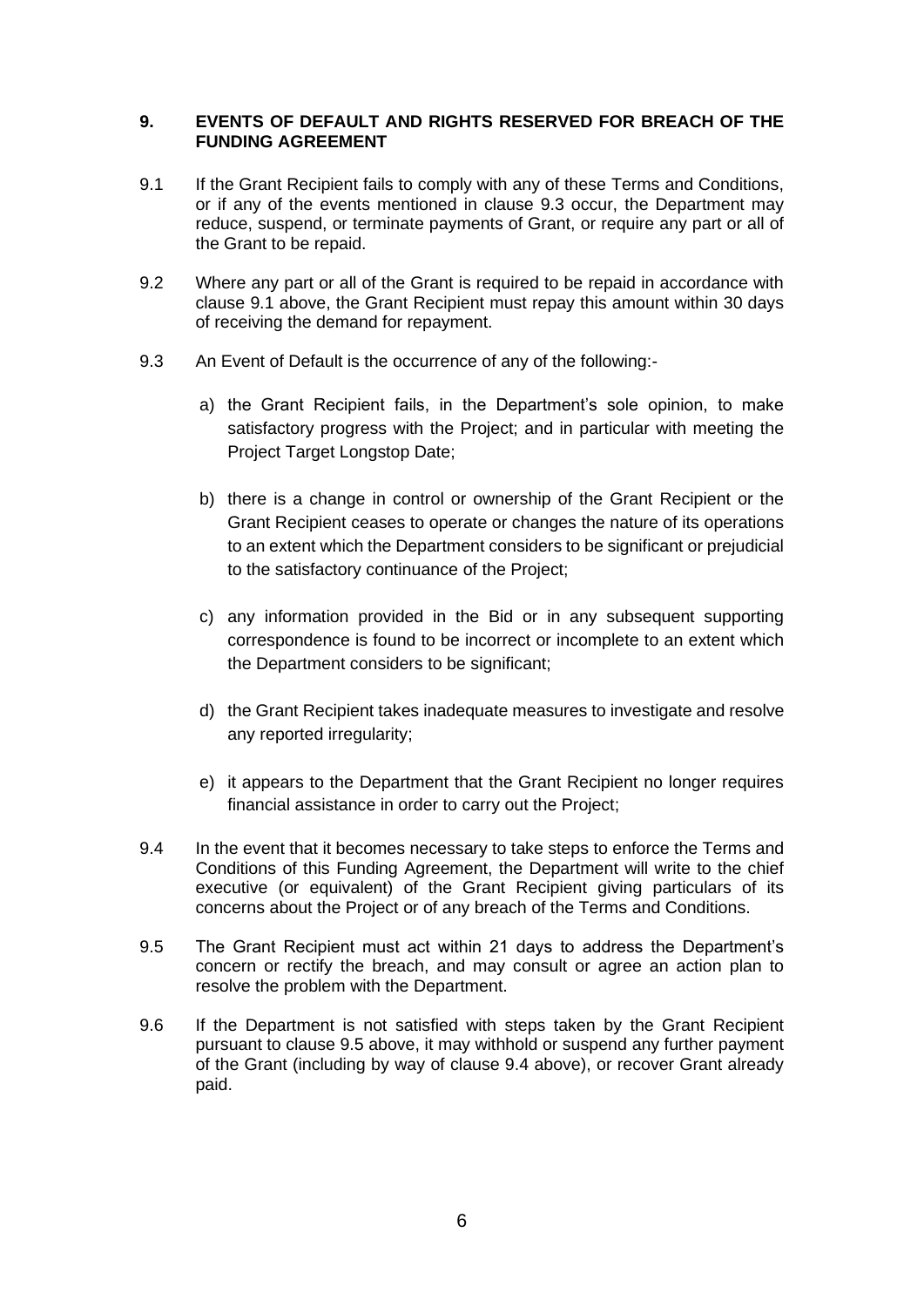#### **10. DISPUTES**

10.1 All disputes and complaints shall, in the first instance be referred to One Public Estate who will inform the Grant Recipient's manager for the Project and the Grant Recipient's principal contact in the Department who shall use all reasonable endeavours to negotiate in good faith, and settle the dispute or complaint amicably.

#### *Attachments:*

**Schedule Annex A** Bid **Annex B** Variation Request

# **Authorised to sign for and on behalf of the Secretary of State for Communities and Local Government**

| Signature        |                   |
|------------------|-------------------|
| Name in Capitals |                   |
| Date             | 10 September 2021 |

# **The Grant Recipient accepts the Grant and agrees to comply with the Terms and Conditions contained in this Funding Agreement:**

# **Authorised to sign for and on behalf of Exeter City Council**

**Signature** 

Name in Capitals

Date

*Principal contact(s):*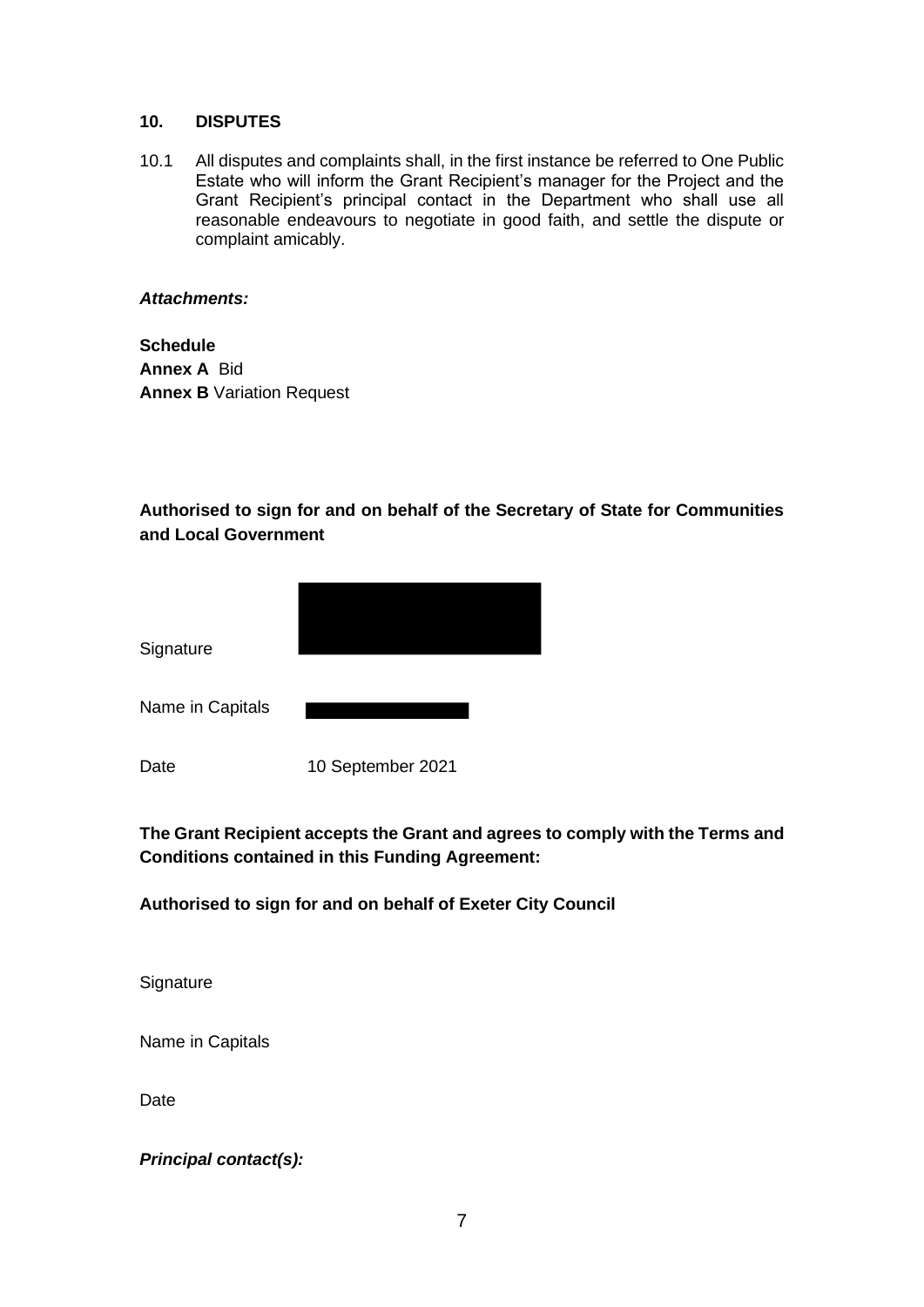Name

Email

Telephone

Name

Email

Telephone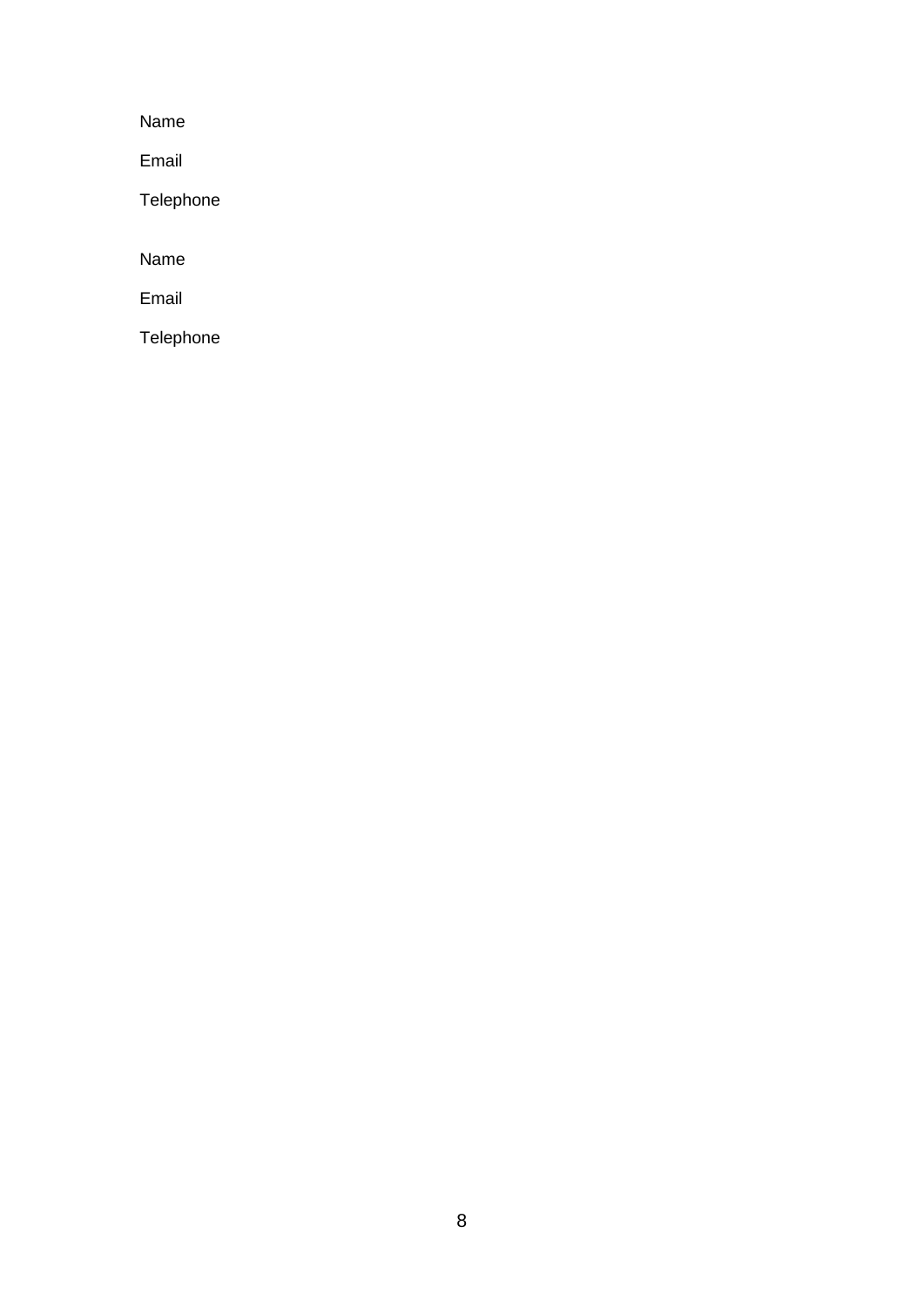# **SCHEDULE**

| <b>Name</b><br><b>of</b><br>Project/<br>programme:                        | <b>Bonhay Meadows</b><br><b>Exeter Canal Basin</b><br>Mary Arches Car Park                                                                                                                                                                                                                                                                                                                                                                                                                                 |
|---------------------------------------------------------------------------|------------------------------------------------------------------------------------------------------------------------------------------------------------------------------------------------------------------------------------------------------------------------------------------------------------------------------------------------------------------------------------------------------------------------------------------------------------------------------------------------------------|
|                                                                           | <b>Belle Isle</b><br><b>Cathedral and Quay Car Park</b><br>(Brownfield Land Release Fund)                                                                                                                                                                                                                                                                                                                                                                                                                  |
| under<br><b>Power</b><br>which Grant is<br>to be paid:                    | Housing Grants, Construction and Regeneration Act 1996, s.126.<br>Grant paid with the consent of Her Majesty's Treasury.                                                                                                                                                                                                                                                                                                                                                                                   |
| Grant<br><b>Recipient's</b><br>principal<br>contact in the<br>Department: | MHCLG:<br>030 3444 0000<br>OPE:                                                                                                                                                                                                                                                                                                                                                                                                                                                                            |
|                                                                           | <b>Your OPE Regional Manager</b>                                                                                                                                                                                                                                                                                                                                                                                                                                                                           |
| <b>Funding</b><br>Period:                                                 | The period commencing 16 September 2021 and ending 31<br><b>March 2022</b>                                                                                                                                                                                                                                                                                                                                                                                                                                 |
| <b>Amount</b><br><b>of</b><br>Grant:                                      | Brownfield Land Release Fund - £5,966,470.00                                                                                                                                                                                                                                                                                                                                                                                                                                                               |
| <b>Payment</b><br>arrangements                                            | Payment will be made in one instalment by 11.59pm on or before<br>31 October 2021.                                                                                                                                                                                                                                                                                                                                                                                                                         |
| Project<br>Targets:                                                       | Not applicable (but please see the Special Conditions) below.                                                                                                                                                                                                                                                                                                                                                                                                                                              |
| <b>Reporting</b><br>requirements:                                         | As stated on the One Public Estate: Brownfield Land Release<br>Fund April 2021 website at the time of application, BLRF-<br>supported schemes will be asked to report three times a year -<br>or as otherwise determined by MHCLG and OPE – through your<br>OPE partnership. Your project leads for your BLRF scheme(s)<br>will be asked to report on the six milestones detailed below<br>within each tri-annual report, as well as provide a narrative on<br>the project's key risks/issues to delivery. |
|                                                                           | The six milestones are:                                                                                                                                                                                                                                                                                                                                                                                                                                                                                    |
|                                                                           | 1. Procurement of infrastructure works: contractor<br>commencement date                                                                                                                                                                                                                                                                                                                                                                                                                                    |
|                                                                           | This relates to the specific works funded by the BLRF award<br>(the "BLRF funded works") e.g. decontamination, utility or<br>infrastructure provision. The date entered should be the date<br>on which tenders are issued.                                                                                                                                                                                                                                                                                 |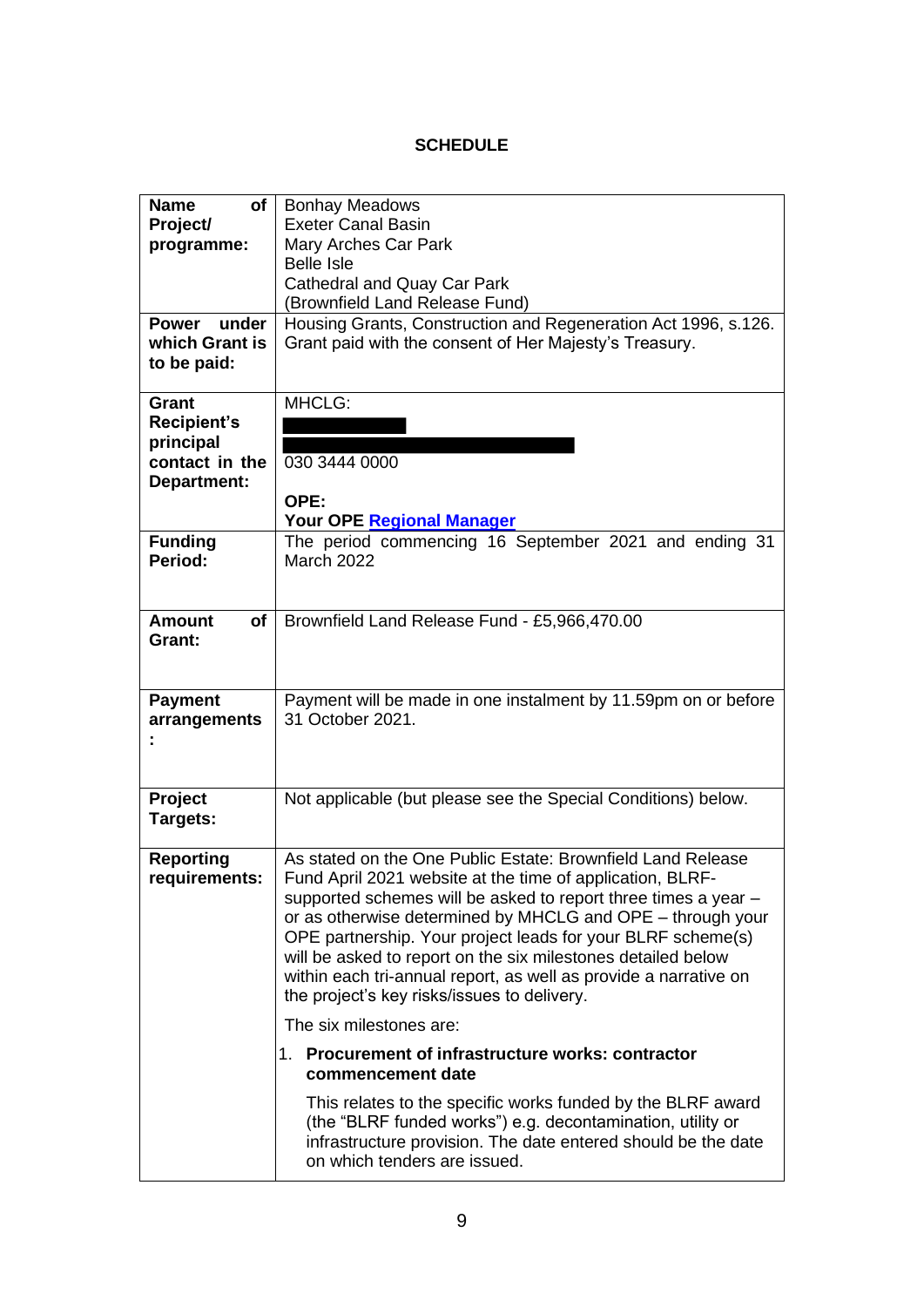|                               |    | 2. Commencement of BLRF funded works date                                                                                                                                                                                                                                                                                                                                                                                                                                                                                                                                                                                                                                                                                                                                                                                                                                                                                                                                                                                                                                     |  |
|-------------------------------|----|-------------------------------------------------------------------------------------------------------------------------------------------------------------------------------------------------------------------------------------------------------------------------------------------------------------------------------------------------------------------------------------------------------------------------------------------------------------------------------------------------------------------------------------------------------------------------------------------------------------------------------------------------------------------------------------------------------------------------------------------------------------------------------------------------------------------------------------------------------------------------------------------------------------------------------------------------------------------------------------------------------------------------------------------------------------------------------|--|
|                               |    | This refers to the first of the funded works, if multiple. BLRF<br>funded works are defined as above.                                                                                                                                                                                                                                                                                                                                                                                                                                                                                                                                                                                                                                                                                                                                                                                                                                                                                                                                                                         |  |
|                               |    | 3. Completion of BLRF funded works date (last of the funded<br>works, if multiple)                                                                                                                                                                                                                                                                                                                                                                                                                                                                                                                                                                                                                                                                                                                                                                                                                                                                                                                                                                                            |  |
|                               |    | 4. Date land is to be released                                                                                                                                                                                                                                                                                                                                                                                                                                                                                                                                                                                                                                                                                                                                                                                                                                                                                                                                                                                                                                                |  |
|                               |    | Land can be defined as "released" when:                                                                                                                                                                                                                                                                                                                                                                                                                                                                                                                                                                                                                                                                                                                                                                                                                                                                                                                                                                                                                                       |  |
|                               |    | An unconditional contract, development agreement or<br>a)<br>building license with a private sector partner is signed,<br>or a freehold or leasehold transfer takes place                                                                                                                                                                                                                                                                                                                                                                                                                                                                                                                                                                                                                                                                                                                                                                                                                                                                                                     |  |
|                               |    | b) Land has transferred to a development vehicle owned,<br>or partly owned, by the local authority; or                                                                                                                                                                                                                                                                                                                                                                                                                                                                                                                                                                                                                                                                                                                                                                                                                                                                                                                                                                        |  |
|                               |    | c) The point at which development begins on site if (a) and<br>(b) have not happened.                                                                                                                                                                                                                                                                                                                                                                                                                                                                                                                                                                                                                                                                                                                                                                                                                                                                                                                                                                                         |  |
|                               |    | In the case of self and custom-build, if $(a)$ , $(b)$ or $(c)$ do<br>d)<br>not apply, land is released when contracts are<br>exchanged on the first plot.                                                                                                                                                                                                                                                                                                                                                                                                                                                                                                                                                                                                                                                                                                                                                                                                                                                                                                                    |  |
|                               | 5. | <b>Expected start on site (new homes)</b>                                                                                                                                                                                                                                                                                                                                                                                                                                                                                                                                                                                                                                                                                                                                                                                                                                                                                                                                                                                                                                     |  |
|                               |    | a. A "start" is an excavation for strip or trench foundations<br>or for pad footings; digging out and preparation of<br>ground for raft foundations; vibro-flotation, piling, boring<br>for piles or pile driving; or draining work specific to the<br>scheme.                                                                                                                                                                                                                                                                                                                                                                                                                                                                                                                                                                                                                                                                                                                                                                                                                |  |
|                               | 6. | <b>Expected development end date (final housing unit</b><br>completion).                                                                                                                                                                                                                                                                                                                                                                                                                                                                                                                                                                                                                                                                                                                                                                                                                                                                                                                                                                                                      |  |
| <b>Special</b><br>conditions: |    | Applications have only been considered when the Gateway<br>Criteria, set out on the "One Public Estate: Brownfield Land<br>Release Fund April 2021" webpage at the time of application,<br>were satisfied:<br>For Brownfield Land Release Fund sites (i.e. not self and custom<br>build sites):<br>the land to which the application relates is brownfield<br>land, fully owned by the local authority. For schemes of<br>mixed land ownership funding would only be available to<br>support work that delivers local authority land release;<br>funding must enable the release of the land for housing<br>$\bullet$<br>by end March 2024 or earlier, and must address market<br>failure;<br>The definition of land release is set out above.<br>For Self and Custom Build sites:<br>the land to which the application relates must be fully<br>owned by the local authority. For schemes of mixed land<br>ownership, funding would only be available to support<br>work that delivers local authority land release. The land<br>can be both brownfield and greenfield land; |  |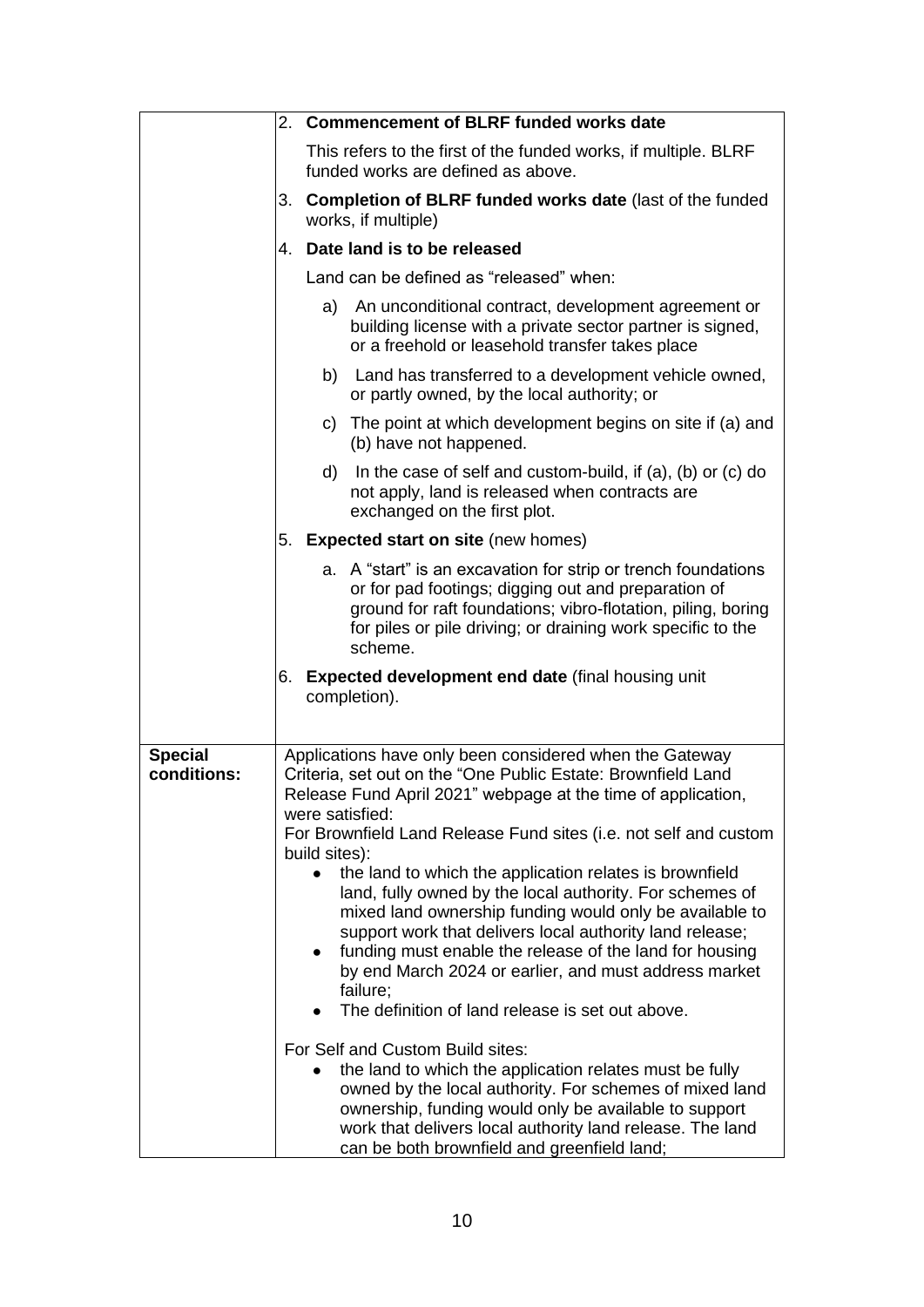| funding must enable the sale of the first self and custom<br>$\bullet$<br>build plot for housing by 31 March 2024 or earlier, and<br>must address market failure.                                                                                                                                                                                                                                                                                                                                                                                                                                                                                                                                                                                                                                                                                                                                                                                                                                                                                                                                                                                                                                                                                                                                                                                                                                                                                                                                                                                               |
|-----------------------------------------------------------------------------------------------------------------------------------------------------------------------------------------------------------------------------------------------------------------------------------------------------------------------------------------------------------------------------------------------------------------------------------------------------------------------------------------------------------------------------------------------------------------------------------------------------------------------------------------------------------------------------------------------------------------------------------------------------------------------------------------------------------------------------------------------------------------------------------------------------------------------------------------------------------------------------------------------------------------------------------------------------------------------------------------------------------------------------------------------------------------------------------------------------------------------------------------------------------------------------------------------------------------------------------------------------------------------------------------------------------------------------------------------------------------------------------------------------------------------------------------------------------------|
| For all applications:<br>the project must be undertaking capital works on local<br>authority-owned land only;<br>the works for which funding is sought are deliverable and<br>$\bullet$<br>within a timeframe that will enable the land to be released<br>in time;<br>A threshold of 1.5 for Benefits Cost Ratio (BCR) + non-<br>$\bullet$<br>monetised benefits must be reached to proceed further;<br>$\circ$ The project must provide a BCR of 1.0 or higher; The<br>BCR is calculated using the LRF Technical Annex;<br>$\circ$ Where the BCR is 1.5 or greater, a project will have<br>achieved the gateway criteria;<br>Where the BCR is between 1.0-1.5, non-monetised<br>$\circ$<br>benefits will also be considered as part of the gateway<br>assessment;<br>o An assessment of non-monetised benefits (with<br>evidence of the scale of the benefit(s)) should be<br>included for all projects as the non-monetised benefits<br>score will form part of the project's overall score;<br>○ All non-monetised benefits will be scored and a<br>maximum of 0.5 can be added to the project BCR;<br>$\circ$ BCR + non-monetised benefits will be assessed<br>following the principles set out in the Green Book and<br>the DCLG Appraisal Guide, 2016.<br>Sufficient evidence in support of these assertions must<br>form part of the application;<br>The applicant is not one of the seven Mayoral Combined<br>Authorities or constituent lower tier authorities that have<br>had the opportunity to receive funding under the £400m<br>Brownfield Fund. |
| If the project no longer meets the Gateway Criteria, this<br>constitutes a breach of this Funding Agreement and MHCLG will<br>be entitled to exercise the rights set out at clause 9.1 of this<br>Funding Agreement.                                                                                                                                                                                                                                                                                                                                                                                                                                                                                                                                                                                                                                                                                                                                                                                                                                                                                                                                                                                                                                                                                                                                                                                                                                                                                                                                            |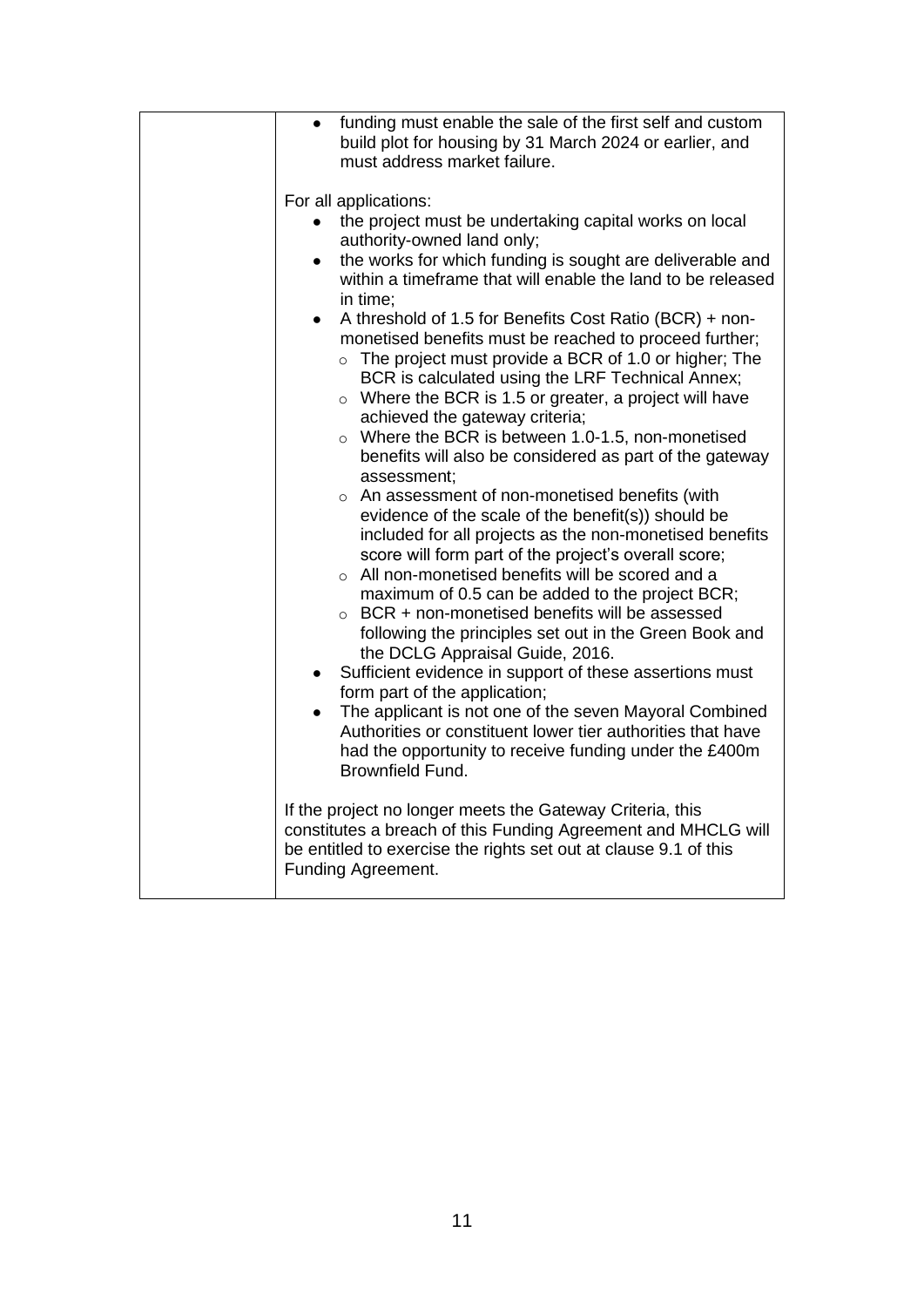**Annex A**

*Bid proposal included under separate cover.*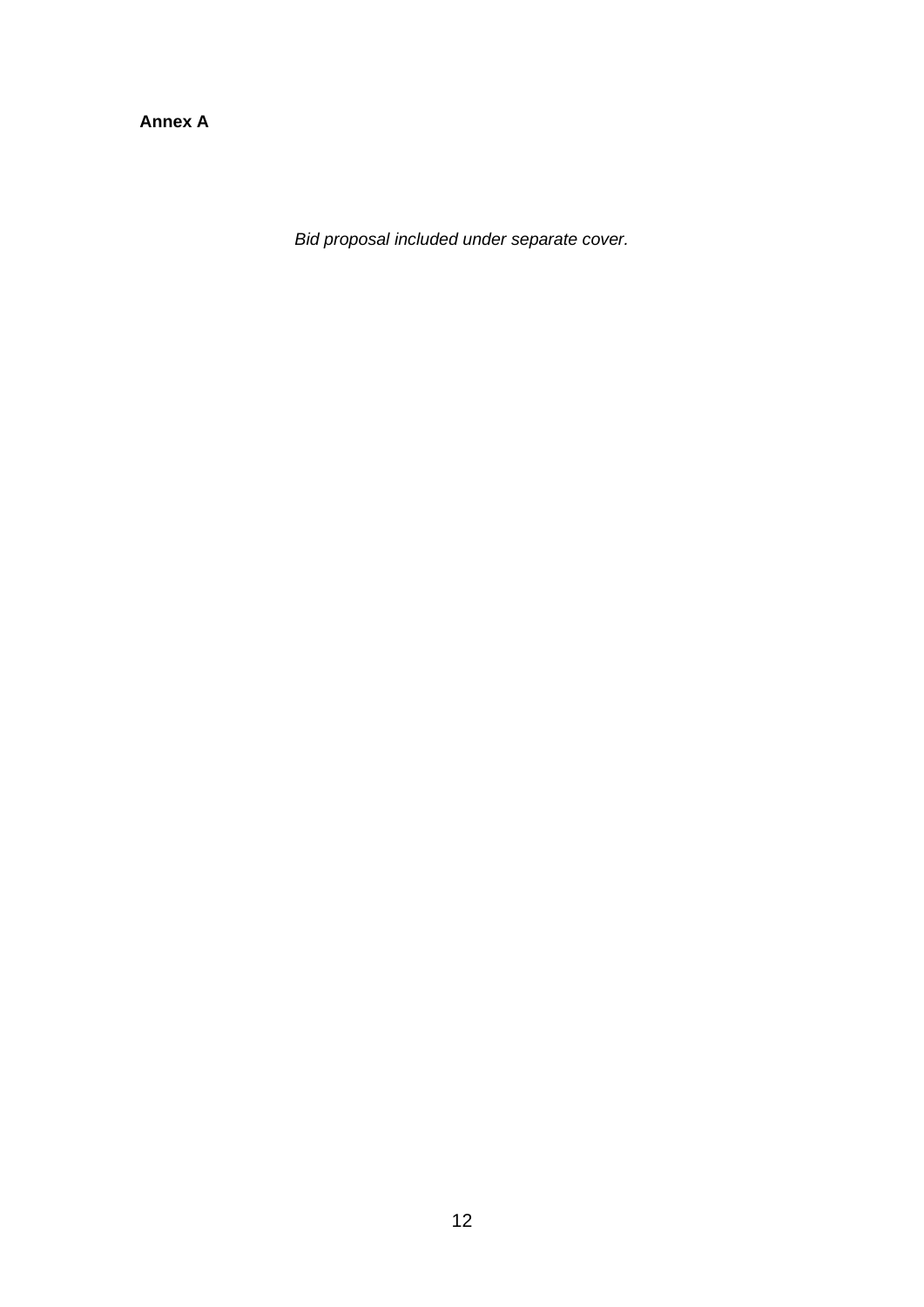# **Annex B**

# **VARIATION REQUEST**

WHEREAS the Grant Recipient and the Secretary of State for Communities and Local Government entered into a grant funding agreement for the approved Project dated [INSERT DATE] [as varied on [INSERT DATE]] (the "Funding Agreement") and now wish to amend the Funding Agreement.

IT IS AGREED as follows

#### **1. DEFINITION**

1.1 Terms defined in the Funding Agreement shall have the same meaning when used in this Variation Request, unless defined otherwise.

#### **2. VARIATION**

2.1 With effect from [INSERT START DATE] the Funding Agreement shall be amended as set out in this Variation Request:

| Variation requestor:                | <b>[INSERT NAME, TEAM &amp; DIVISION]</b>                                     |
|-------------------------------------|-------------------------------------------------------------------------------|
| Summary of variation:               | <b>INSERT FULL DETAILS OF VARIATION</b>                                       |
| Reason for variation:               | <b>INSERT REASON FOR VARIATION</b>                                            |
| <b>Revised Grant:</b>               | <b>INSERT NEW AMOUNT IN FIGURES</b>                                           |
| <b>Revised Funding Period:</b>      | <b>INSERT NEW START DATE TO END DATE</b>                                      |
| Revised<br>Payment<br>Arrangements: | <b>INSERT NEW PAYMENT ARRANGEMENTS</b>                                        |
| <b>Other Variation:</b>             | <b>INSERT ANY OTHER PROPOSED CHANGE TO</b><br><b>FUNDING AGREEMENT TERMSI</b> |

2.2 Save as herein amended all other Terms and Conditions of the Funding Agreement shall remain in full force and effect.